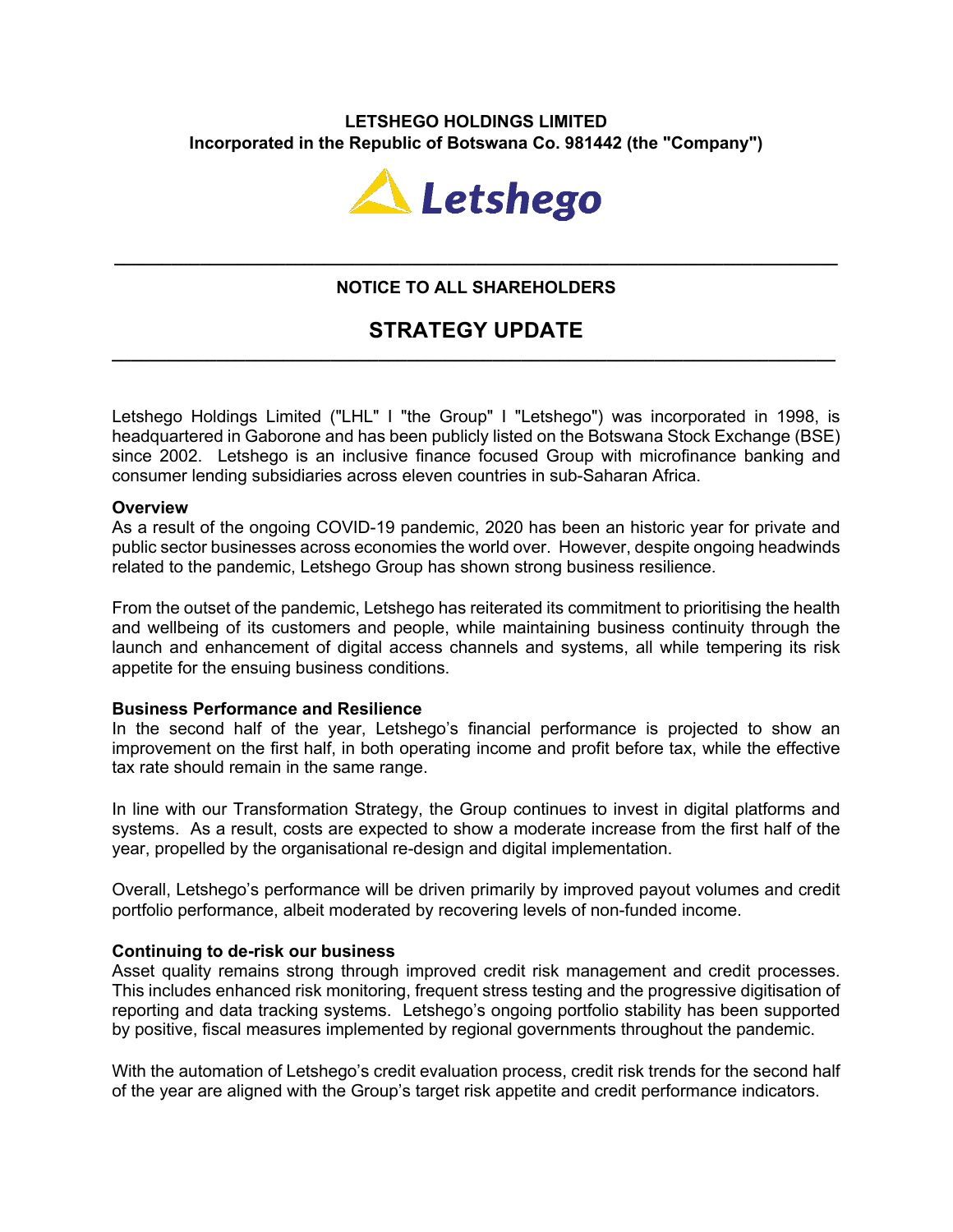The collection rate is not expected to drop below the Group's targeted minimum in the upper  $90<sup>th</sup>$ percentile range, while cost of credit risk has shown significant improvement over the course of H2. Single exposure portfolios that saw elevated risk in H1 2020, have normalised in the second half of the year.

Letshego remains well capitalised with sound liquidity buffers, and all 2020 maturity obligations are projected to be met. In October this year, despite challenging market conditions, Moody's affirmed Letshego's existing corporate family rating of Ba2, issuer ratings at Ba3/NP and outlook stable.

## **Progressing our Transformation Strategy**

On 1 September 2020, the Group announced its Transformation Strategy, further contextualising Letshego's 6-2-5 execution roadmap (6 months–2 years–5 years).

In 'Plan 6' (June - Dec 2020) we focused on strengthening the foundations of our business, by sharpening the Deduction at Source ("DAS") model and successfully expanding our digital channel access. Adoption of alternate digital channels by customers is well ahead of expectations. From January 2021, the Group transitions to 'Plan 2' (2022 - 2023), a period that will see the implementation of more differentiated digital and automated systems, a broader product offering and increasing enterprise agility.

The Group's Transformation Strategy is guided by the '5 Conversations', namely: *Product Diversification; Digital Transformation; Geographic Rebalancing; Enterprise Agility* and *Sustainable Shareholder Value*:

#### **Product Diversification and strengthening our core offering**

Letshego's Transformation Strategy focuses on three customer segments: Mass and Middle Income Individuals, as well as Micro and Small Entrepreneurs ("MSE"). During the second half of the year, we have seen positive growth across all three segments.

Our DAS loans business has remained resilient, while we have seen mobile loans emerging as a potentially strong revenue stream. In the second half of 2020, Letshego strengthened its DAS offering through product enhancements and increased channel access, this was in addition to improving the structure of mass mobile products.

For MSE we launched the 'Programmatic Approach', a solution that seeks to deepen the value and product choice for this segment. This approach facilitates Letshego's expansion of its support to the education sector, as well as entry into green financing initiatives. It is backed by strategic partnerships that enable the Group to reduce the risks associated with lending to small businesses, while gaining access to specialist, technical expertise within the respective portfolios of focus. The Programmatic Approach is being piloted in Ghana and Botswana, before expanding to other subsidiaries during the first half of 2021.

Further diversification of our product suite will progress the journey towards launching non-risk products to complement our existing lending portfolio.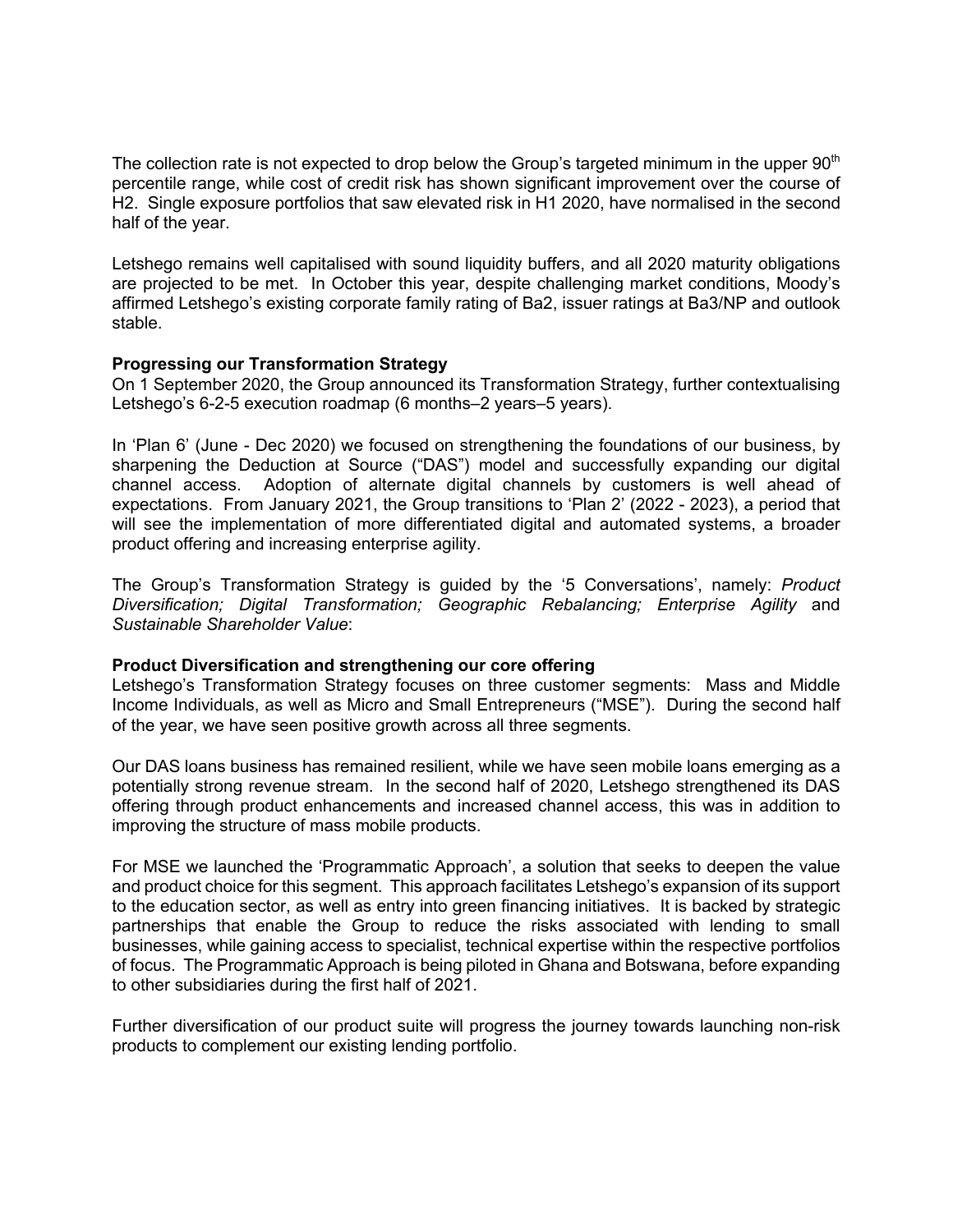#### **Accelerating our Digital Transformation**

2020 has seen strong progress in digitising customer access channels to support business continuity and ensure the safety and wellbeing of our customers and people. Letshego is progressing well towards its long-term goal of achieving up to 80% digital adoption by 2025. From 2% digital adoption in February 2020, increasing to 30% mid-year, Letshego expects to conclude the year with digital adoption in the median percentile range.

#### **Geographic Rebalancing**

Geographic Rebalancing centres around the Group's focus on enabling its small to medium subsidiaries to seize local market growth opportunities, and increase their contribution to Group Profits over the medium to long term. In the second half of 2020, East and West Africa subsidiaries continued to show growth in their contribution to the Group's overall sales volumes and profits.

#### **Enterprise Agility**

Enterprise Agility is the primary methodology the Group is adopting to improve its way of working, and support the delivery of our transformation strategy within stipulated deadlines.

In the second half of 2020, employees representing each business function and subsidiary, completed an international certification in Agile Working. We are already seeing the benefits of Agile in the speed of delivery of our expanded digital access channels.

Letshego's realigned **Organisational Design** is progressing well with further executive appointments expected in Q1 2021. These appointments include the Group Chief Risk Officer and Group General Counsel and Chief Compliance Officer, subject to regulatory approvals.

A key strategic function to support our transformation is the proposed *Group Regional Shared Service Centre*, a central resource that will optimise operations and costs for all subsidiaries in the medium to long term. The initial ground work has commenced in the second half of 2020.

## **Sustainable Shareholder Value**

Letshego's business has remained resilient, positioning the Group to achieve its long term strategic objectives and shareholder return of above 20% Return on Equity (ROE). The ongoing investments in the business and our progress in the second half of the year provide a good foundation for 2021 and beyond.

#### **Outlook**

Despite the production and gradual global roll out of vaccines, Letshego anticipates the current W-curve economic recovery trend to continue, given ongoing spikes in infection rates, as well as the recent discovery of COVID-19 variants.

As a result of the Group's digital transformation strategy, Letshego is confident in its ability to maintain business resilience and continuity, manage risks, and support the growth of new business channels and products.